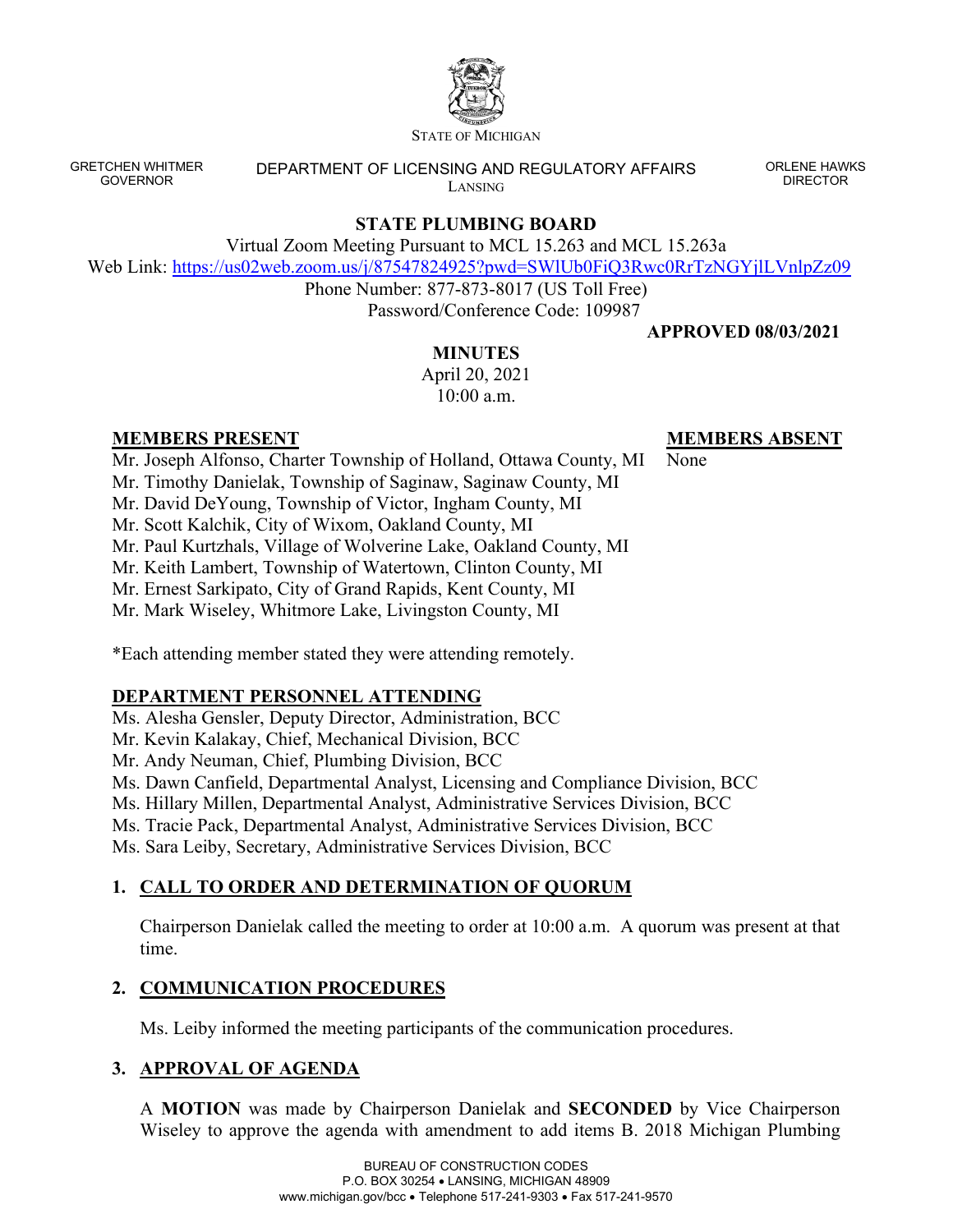State Plumbing Board Minutes April 20, 2021 Page 2 of 6

> Code Status, C. 2018 Michigan Plumbing Code Questions Update, and D. Update on Practical Exam under agenda item 6. Unfinished Business. (Aye: Board Members Alfonso, Danielak, DeYoung, Kalchik, Kurtzhals, Lambert, Sarkipato, and Wiseley; Nay: None) **MOTION CARRIED UNANIMOUSLY.**

### **4. APPROVAL OF MINUTES**

A. February 2, 2021 - Open Session Minutes

A **MOTION** was made by Board Member Sarkipato and **SECONDED** by Board Member Kalchik to approve the open session minutes of the February 2, 2021 meeting. (Aye: Board Members Alfonso, Danielak, DeYoung, Kalchik, Kurtzhals, Lambert, Sarkipato, and Wiseley; Nay: None) **MOTION CARRIED UNANIMOUSLY.**

B. February 2, 2021 - Closed Session Minutes

A **MOTION** was made by Board Member Kalchik and **SECONDED** by Board Member Alfonso to approve the closed session minutes of the February 2, 2021 meeting. (Aye: Board Members Alfonso, Danielak, DeYoung, Kalchik, Kurtzhals, Lambert, Sarkipato, and Wiseley; Nay: None) **MOTION CARRIED UNANIMOUSLY.**

#### **5. APPLICANTS APPEALING DENIAL**

A. Brandon L. Butler - Journey Plumber Examination

Mr. Brandon L. Butler's appeal of denial of his Application for Journey Plumber Examination was reviewed by the Board.

Mr. Butler was not present for the review.

Following discussion, a **MOTION** was made by Board Member Kurtzhals and **SECONDED** by Vice Chairperson Wiseley to deny Mr. Butler's appeal as he is not qualified to take the examination. (Aye: Board Members Alfonso, Danielak, DeYoung, Kalchik, Kurtzhals, Sarkipato, and Wiseley; Nay: None; Abstain: Board Member Lambert) **MOTION CARRIED.**

B. Paul Coombs - Journey Plumber Examination

Mr. Paul Coombs' appeal of denial of his Application for Journey Plumber Examination was reviewed by the Board.

Mr. Coombs was not present for the review.

Following discussion, a **MOTION** was made by Vice Chairperson Wiseley and **SECONDED** by Board Member Kalchik to deny Mr. Coombs' appeal as he does not have the 3 years required to take the examination. (Aye: Board Members Alfonso, Danielak, DeYoung, Kalchik, Kurtzhals, Sarkipato, and Wiseley; Nay: None; Abstain: Board Member Lambert) **MOTION CARRIED.**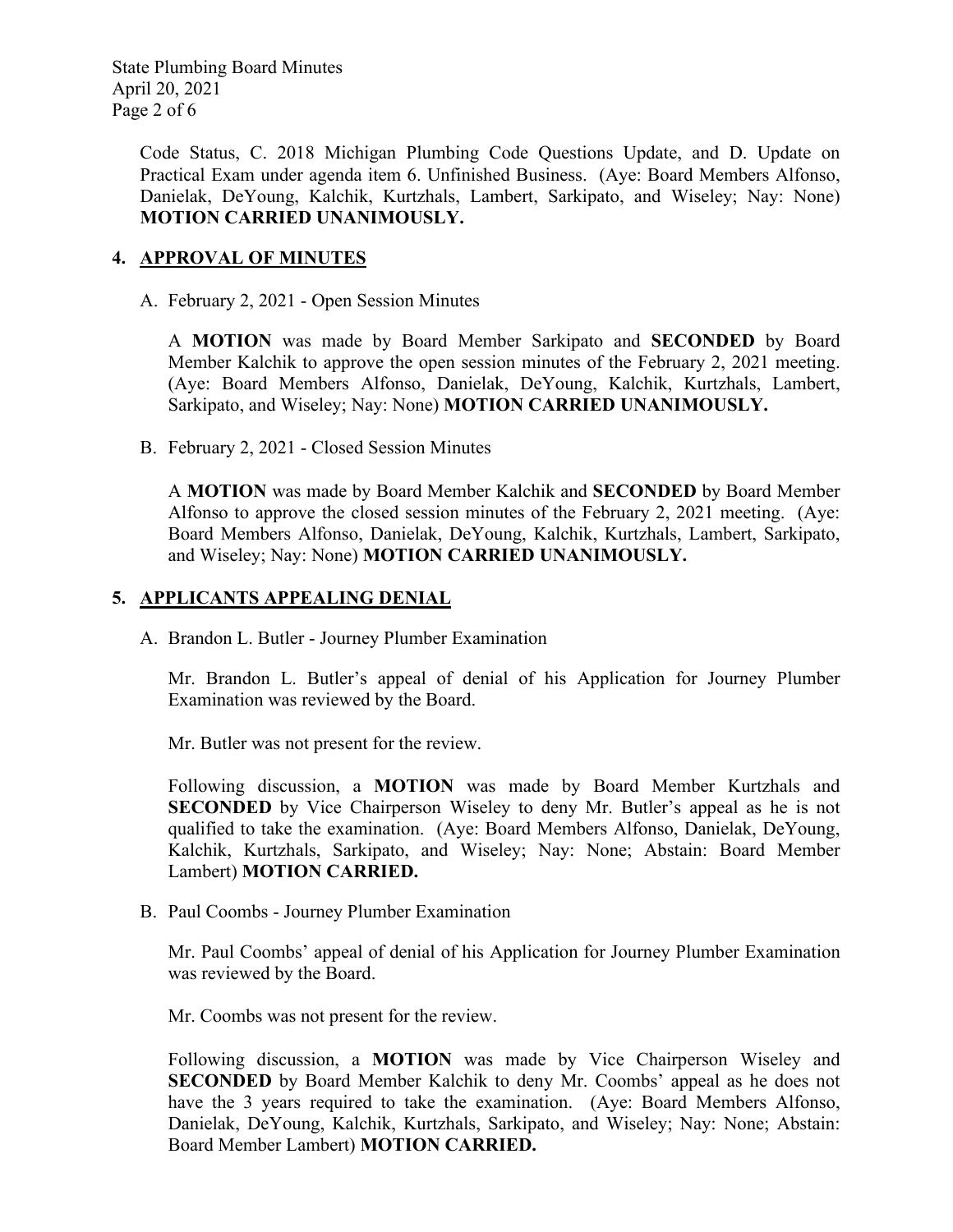C. Russell J. Rudzis - Journey Plumber Examination

Mr. Russell J. Rudzis appeared before the Board to appeal denial of his Application for Journey Plumber Examination.

Mr. Rudzis provided testimony regarding his work experience for review to the requirements of MCL 339.6115.

Following discussion, a **MOTION** was made by Board Member Kurtzhals and **SECONDED** by Board Member Kalchik to approve Mr. Rudzis' appeal with the condition that within 90 days the applicant provides the required notarized documentation to verify he meets the work experience requirements as stated in MCL 339.6115. (Aye: Board Members Alfonso, Danielak, DeYoung, Kalchik, Kurtzhals, Sarkipato, and Wiseley; Nay: None; Abstain: Board Member Lambert) **MOTION CARRIED.**

D. William P. Vreeke - Journey Plumber Examination

Mr. William P. Vreeke appeared before the Board to appeal denial of his Application for Journey Plumber Examination.

Mr. Vreeke provided testimony regarding his work experience for review to the requirements of MCL 339.6115.

Following discussion, a **MOTION** was made by Board Member Kurtzhals and **SECONDED** by Board Member Wiseley to deny Mr. Vreeke's appeal as submitted as the applicant was not a registered apprentice for three (3) years. (Aye: Board Members Alfonso, Danielak, DeYoung, Kalchik, Kurtzhals, Sarkipato, and Wiseley; Nay: None; Abstain: Board Member Lambert) **MOTION CARRIED.**

E. Richard C. Best - Master Plumber Examination

Mr. Richard C. Best appeared before the Board to appeal denial of his Application for Master Plumber Examination.

Mr. Best provided testimony regarding his work experience for review to the requirements of MCL 339.6113.

Following discussion, a **MOTION** was made by Board Member Kurtzhals and **SECONDED** by Vice Chairperson Wiseley to deny Mr. Best's appeal as submitted due to a lapse in licensure. (Aye: Board Members Alfonso, Danielak, DeYoung, Kalchik, Kurtzhals, Sarkipato, and Wiseley; Nay: None; Abstain: Board Member Lambert) **MOTION CARRIED.**

F. William D. Godwin - Master Plumber Examination

Mr. William D. Godwin appeared before the Board to appeal denial of his Application for Master Plumber Examination.

Mr. Godwin provided testimony regarding his work experience for review to the requirements of MCL 339.6113.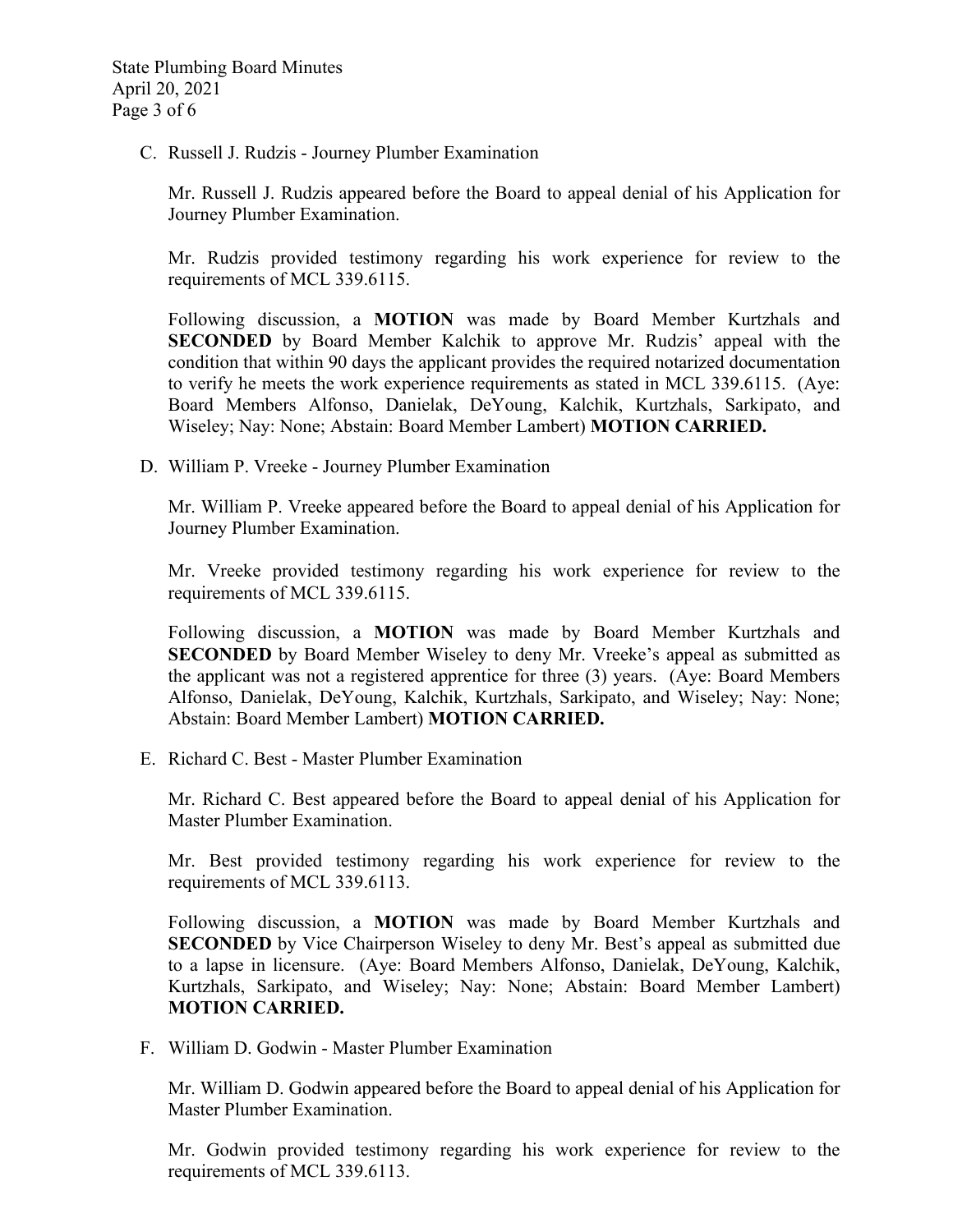Following discussion, a **MOTION** was made by Vice Chairperson Wiseley and **SECONDED** by Board Member Kurtzhals to deny Mr. Godwin's appeal as he does not meet the work experience requirement for the two (2) years immediately proceeding due to a lapse in licensure. (Aye: Board Members Danielak, DeYoung, Kalchik, Kurtzhals, Sarkipato, and Wiseley; Nay: None; Abstain: Board Members Alfonso and Lambert) **MOTION CARRIED.**

G. Peter Vander Weide - Master Plumber Examination

Mr. Peter Vander Weide appeared before the Board to appeal denial of his Application for Master Plumber Examination.

Mr. Vander Weide provided testimony regarding his work experience for review to the requirements of MCL 339.6113.

Following discussion, a **MOTION** was made by Vice Chairperson Wiseley and **SECONDED** by Board Member Kurtzhals to deny Mr. Vander Weide's appeal as he does not meet the work experience requirement for the two (2) years immediately proceeding due to a lapse in licensure. (Aye: Board Members Alfonso, Danielak, DeYoung, Kalchik, Kurtzhals, Sarkipato, and Wiseley; Nay: None; Abstain: Board Member Lambert) **MOTION CARRIED.**

#### **6. UNFINISHED BUSINESS**

A. Bradley A. Kalis - Master Plumber Examination

Mr. Bradley A. Kalis' appeal of denial of his Application for Master Plumber Examination was reviewed by the Board as the meeting invitation was not sent to the correct address for the last meeting in which the Board reviewed his appeal.

Mr. Kalis was not present for the review.

Following discussion, a **MOTION** was made by Board Member Kurtzhals and **SECONDED** by Board Member Alfonso to deny Mr. Kalis' appeal as the applicant does not hold a Florida license there is a lack of proof of experience. (Aye: Board Members Alfonso, Danielak, DeYoung, Kalchik, Kurtzhals, Sarkipato, and Wiseley; Nay: None; Abstain: Board Member Lambert) **MOTION CARRIED.**

B. 2018 Michigan Plumbing Code Status

Chief Neuman provided an update on the Part 7 Plumbing Rules which were sent to the Office of Policy and Legislative Affairs for approval. Once approved, a certificate of adoption will be filed with the Secretary of State and will be effective 120 days after filing.

C. 2018 Michigan Plumbing Code Questions Update

Board Member Kurtzhals informed the Board that he did some field research as he received out of state licenses. A subcommittee of the Board and Chief Neuman plan to meet soon to update the examination questions in accordance with the new code.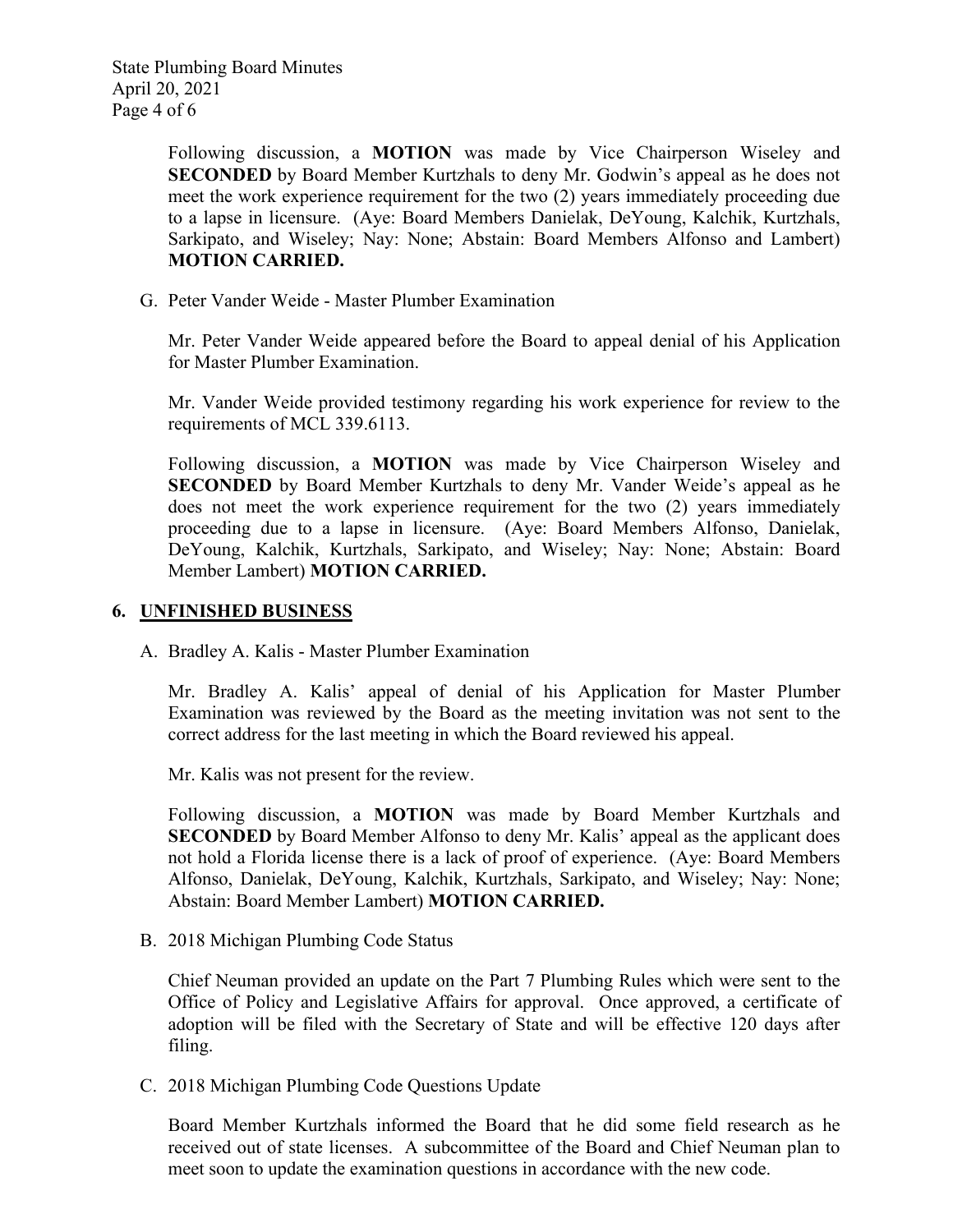State Plumbing Board Minutes April 20, 2021 Page 5 of 6

D. Update on Practical Exam

Chief Neuman informed the Board that the Bureau is reviewing a cost estimate to provide a practical portion for the examinations.

Chairperson Danielak requested for the ongoing topics above listed as items 6.B., 6.C., and 6.D. to be included under Unfinished Business for future meetings.

#### **7. NEW BUSINESS**

A. Plumbing Division Report

Chief Neuman reported on the following:

Mr. Pete Ingalls, Plumbing Inspector and Plan Reviewer, retired on December 31, 2020. Mr. Allon Robbins is the new Plumbing Inspector and Plan Reviewer as of April 4, 2021. The Bureau is in the process of filling Mr. Robbin's prior Plumbing Inspector position.

The plumbing exam pass/fail results from PSI. Chairperson Danielak confirmed that the Board wants to continue to receive the pass/fail results at future meetings.

#### **8. BUREAU QUARTERLY REPORT**

Director Lambert reported on the following:

The Licensing and Compliance Division recently hired two (2) Departmental Analysts to review complaints.

The Bureau is in the process of filling elevator inspector vacancies.

The Part 4 Michigan Building Code Rules for the adoption of the 2018 edition were submitted to the Joint Committee on Administrative Rules (JCAR) on March 30, 2021.

The Bureau initiated a six-month temporary project to reduce the residential builder complaint backlog.

#### **9. PUBLIC COMMENT**

Mr. Vincent Fenech commented that he was urged to contact the Board by a local inspector regarding unregistered apprentices performing work permitted by a licensed plumber on a large warehouse project in Frenchtown Township.

Director Lambert reminded the Board that regulatory matters should not be heard nor discussed during public comment. Additionally, he informed the Board that the Licensing and Compliance Division would respond to Mr. Fenech to see if he would like to file a complaint. The Division investigates complaints to have due process for anyone that may be coming before the Board for action.